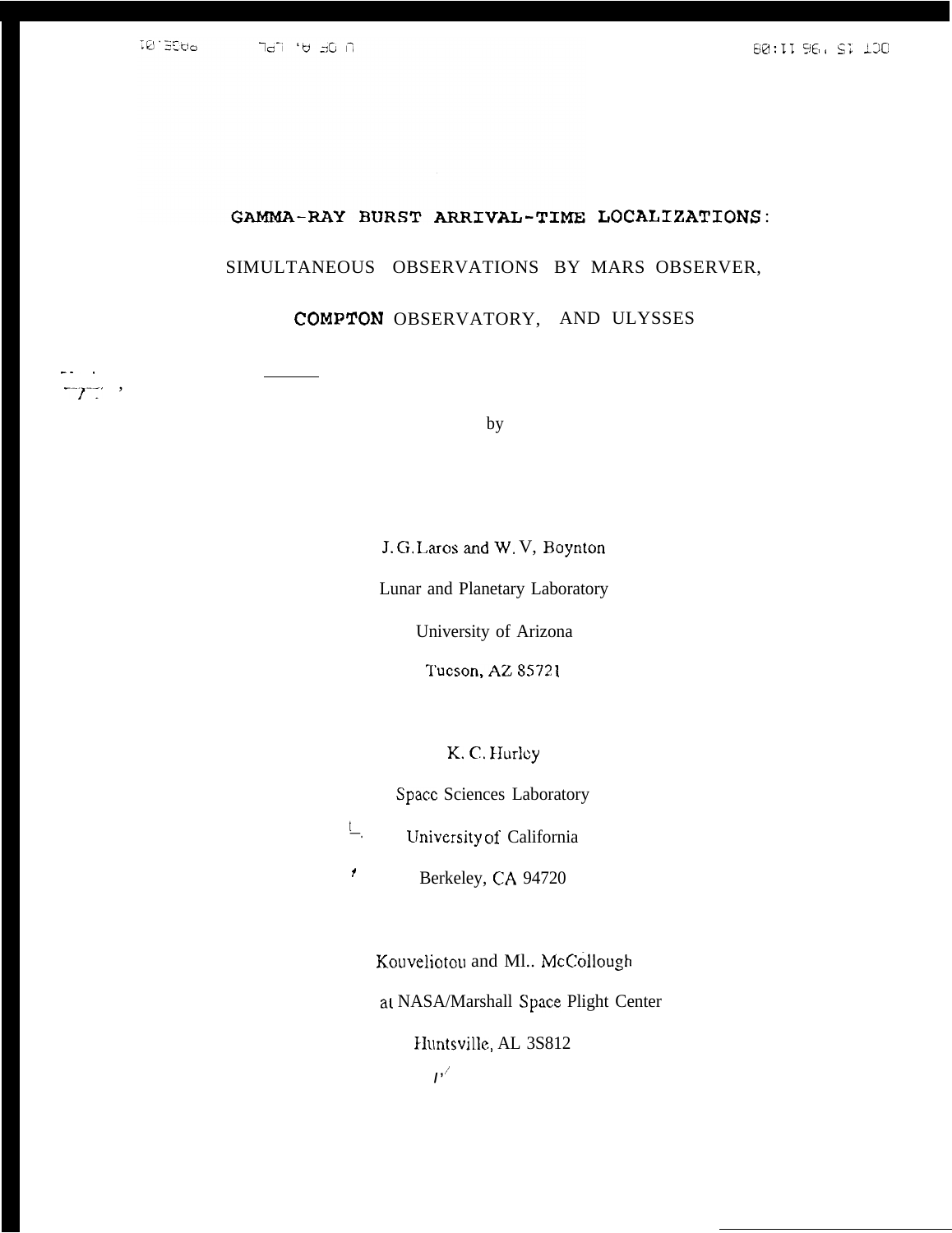G.J. Fishman and C.A. Meegan NASA/Marshall Space Flight Center Huntsville, AL 35812

T. L. Cline, D. M. Palmer, R. D. Starr, and J. 1. Trornhka

NASA/Goddard Space Flight Center

Greenbclt, MD 20771

M. Boer and M. Nicl

CESR

F-3 1029 Toulouse Cedex, France

A. E, Metzger

Jet Propulsion Laboratory

Pasadena. CA 91109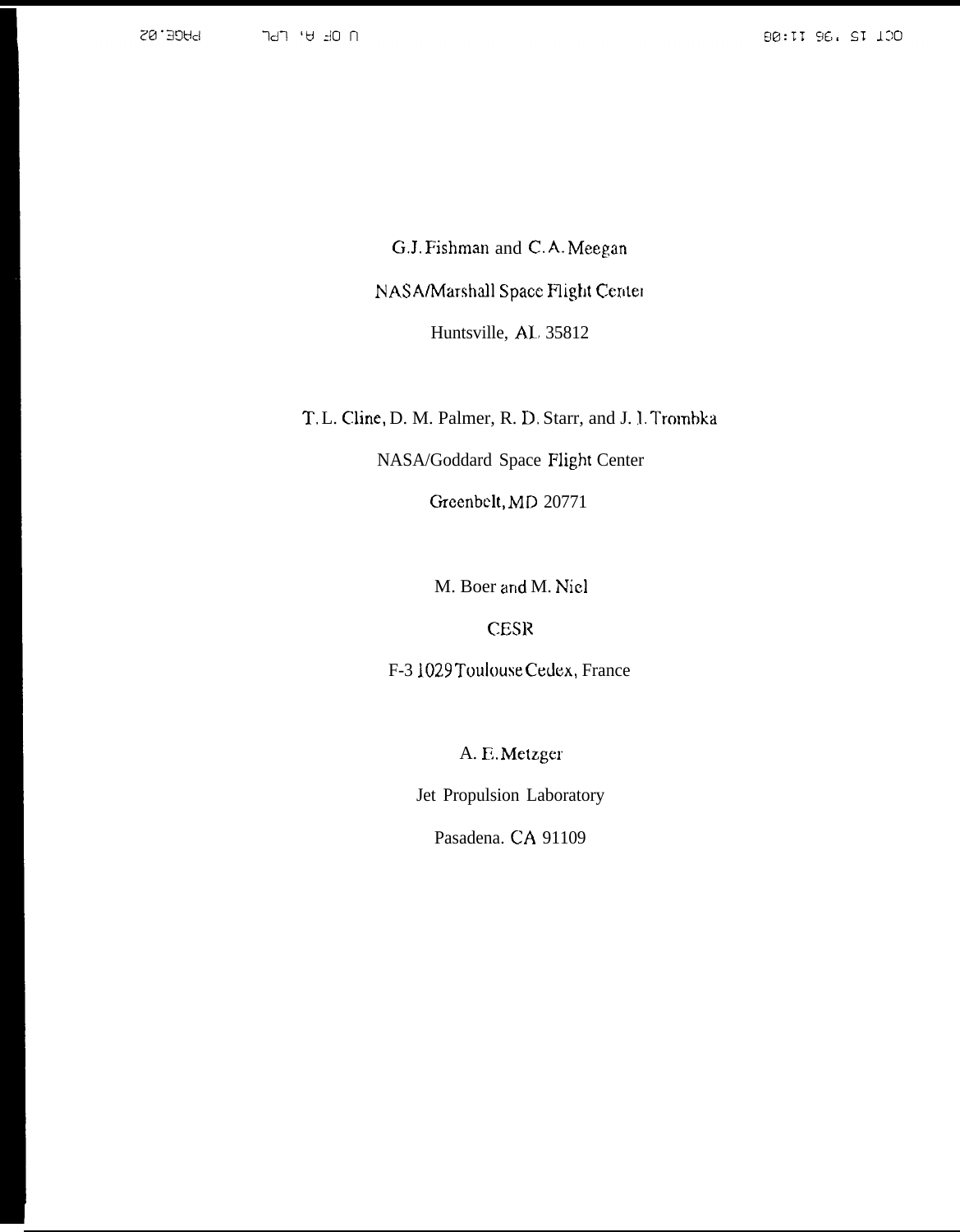# **ABSTRACT**

Between 1992 October 4 and 1993 August 1, concurrent coverage by the Compton Gamma-Ray Observatory (CGRO), Mars Observer (MO), and Ulysses spacecraft, was obtained for 78 Gamma-Ray Bursts (GRBs). Although most of these were below the MO and Ulysses thresholds, nine were positively detected by all three spacecraft, with data quality adequate for quantitative localization analysis. All were localized independently to -2-degree accuracy by the CGRO Burst and Transient Source Experiment (BATS E). We computed arrival-time error boxes whose larger dimensions range from a few arcminutes to the diameters of the BATSE-only boxes and whose smaller dimensions are in the arcminute range. Three events are of particular interest: GB930704 (BATSE) #2428) has been described as a possible repeater. The arrival-time information is consistent with that hypothesis, but only just so. The GB930706 (##2431) box, at  $\sim$  1 x 4 arcmin, is the only one this small obtained since Pioneer Venus Orbiter (PVO) entered the Venusian atmosphere in 1992 October. Sensitive radio and optical observations of this location were made within eight to nine days of the burst, but no counterpart candidates were identified, GB930801 (#12477) is the first GRB whose localization was improved by taking into account BATSE Earth occultation.

Subject heading: gamma rays: bursts

 $1200 \t d$ 

 $E8L9 - I29 - (02G)$ 

NOTNYOS "A " M 99:01 96/91/01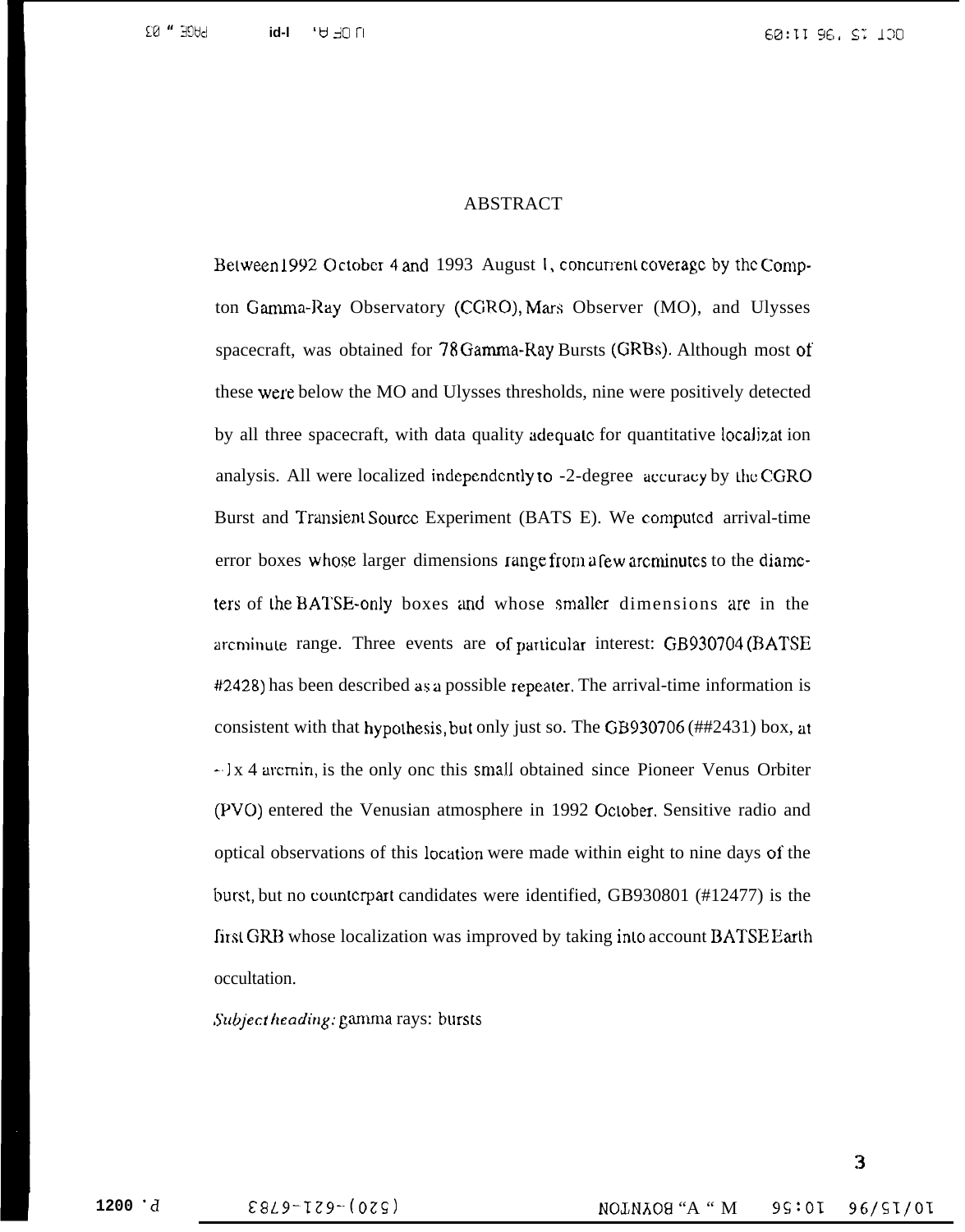#### INTRODUCTION

During the years immediately following the discovery of Gamma-nay Bursts (GRBs), many researchers believed that a few accurate locations would lead quickly to an understanding of the GRB phenomenon, Thus, beginning in the late 1970s; GRB detectors were placed on various interplanetary and Solar System probes, achieving Interplanetary Networks (IPN) that produced arcminute-sized error boxes calculated by arrival time analysis. While the original optimistic expectations were not realized, accurate locations continue to be of paramount interest. Applications include [he classical deep counterpart searches, archival  $\sqrt{ }$  searches, and error box monitoring, whose purpose is to reveal specific burster counterparts. Unfortunately, while these activities have led to considerable interesting work and a few possible deteziions (see Schaefer 1994 for a review; Hurley et al 1996), they have not yet given us a breakthrough. Attempts to detect prompt counterparts have lady received increased effort, but such measurements are very difficult and may not fare any better. Therefore, it is necessary to also explore indirect means of determining the general sites of the bursts (as opposed to the site of a specific GRB). These include (but are not limited to) global distribution analyses, mpctition studies, and field characterization. For example, if the sources are found to repeat, they arc unlikely to be at cosmological distances because the required burst energies would almost certainly be destructive. An example of field charac-

4

I *>'*

**boo** "d E8L9-TZ9-(OZS) NOLNAOfl "A ' M *LS:O'I* 96/~1/01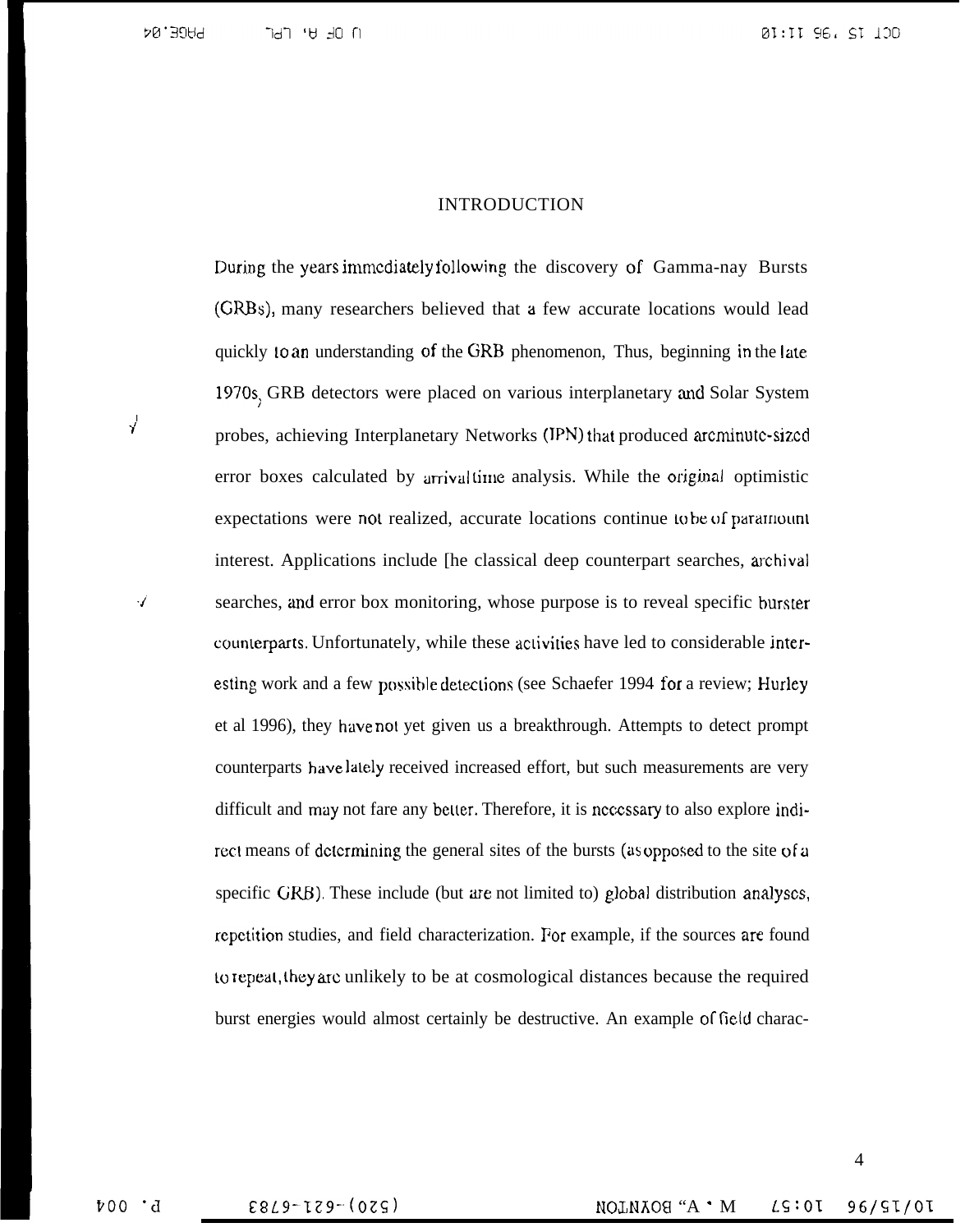terization to determine the probability of a cosmological origin is a recent study involving luminous galaxy counts in the vicinity of unpublished small error boxes (Larson et al. 1995; but, see Schaefer 1994 for a discussion of the so-called "NO Host Galaxy Problem"). Distribution analyses have used statistical tests to search for correlations with known, primarily Galactic, populations. All of these applications-with the possible exception of the simplest distribution analyses-require relatively large numbers of locations with accuracies that only the IPNs have been able to produce thus far.

In this paper we present quantitative localization information on 9 events that were simultaneously detected by the Burst and Transient Source Experiment (BATSE) on the Compton Gamma-Ray Observatory (CGRO), Mars Observer (MO), and Ulysses. A previous paper (1.ares ct al. 1995) covered these same events, plus two others having lower data quality, from the standpoint of verifying the BATSE accuracy. We found that the average angular separation between the BATSE and IPN locations was 2.0 degrees, which is entirely compatible with the claimed precision of all the boxes. Our best localization has arcminute accuracy and was observed by the VLA and at KPNO a week after the fact (Barthelmy, Palmer, and Schaefer 1994; Palmer et al. 1995), We will review those observations, but apply a refined error box. One error box was improved by using BATSE Earth occultation analysis. The other 7 error boxes are long and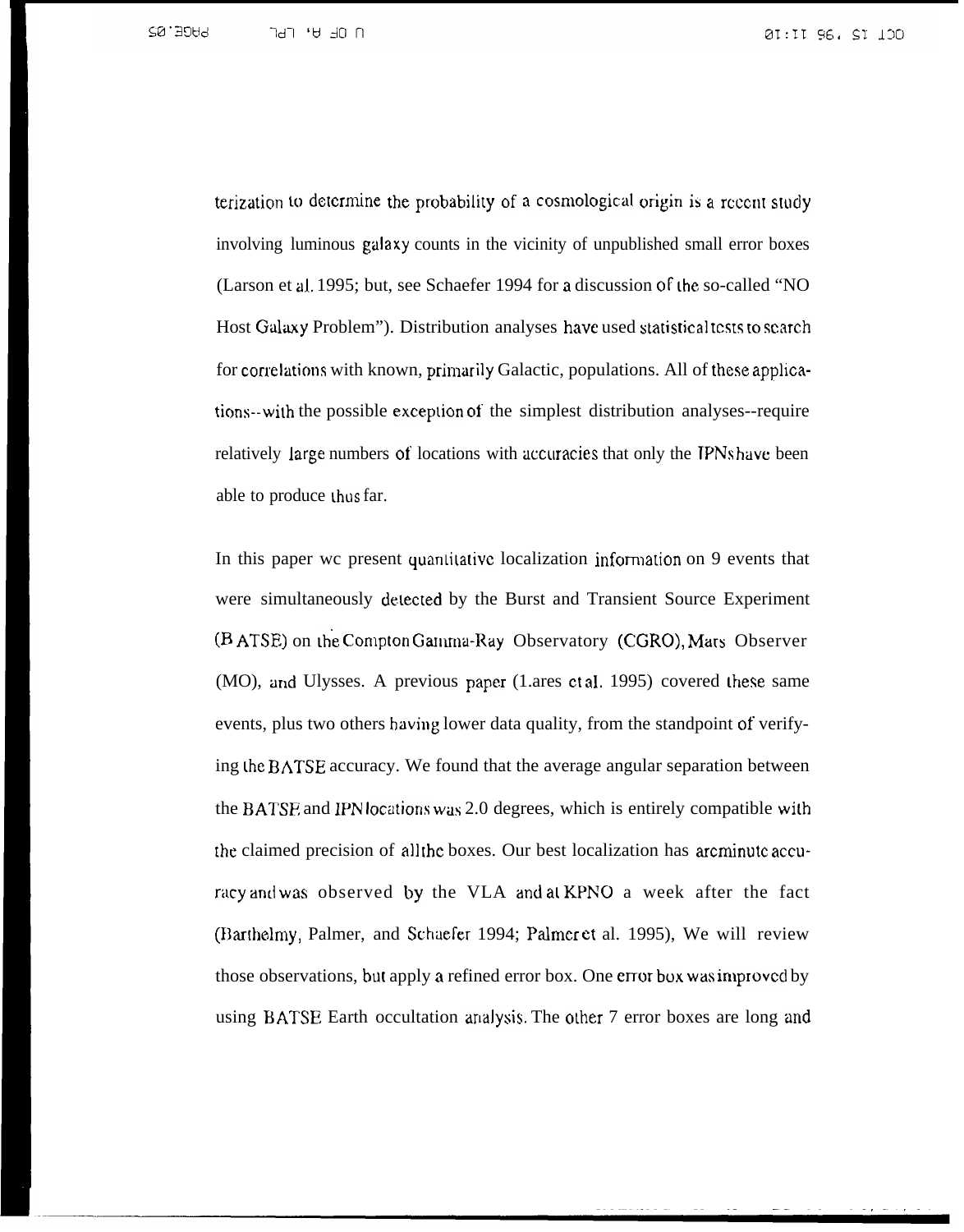narrow, but still an order of magnitude smaller than the best BATSE 3B Catalog (Meegan et al. 1996) localization. Onc of the new boxes involves a possible repeater (Kippen et al. 1995). This paper is one of a series whose aim is to publish essentially all of the accurate and semi-accurate GRB localization from the Interplanetary Network (lPN). The next paper in this series will present locations for approximately 40 BATSE/PVO/Ulysses events.

#### **INSTRUMENTATIO N**

The BATSE and Ulysses burst detectors have been described elsewhere (Fishman et al. 1989; Hurley et al. 1992). The gamma-ray spectrometer on MO operated from 1992 October to 1993 August. Its sensor was a 5.5 cm  $x$  5.5 cm HPGe with 30% efficiency re NaI. The useful energy range was O. I - 10 Mev. Although the energy resolution was 2- 5 keV, he data were combined into 120 keV-wide bands for the localization analysis. Time Resolution was  $\leq 0.05$  s for GB930706, 60 s for GB930120 and GB930127, and 25 s otherwise, Based on the best available information, the MO timing uncertainty from all systematic sources is conservatively estimated to be no more than  $\pm 0$ . 1 scc. The loss of the spacecraft in 1993 August means that this is not strictly verifiable, but we have done everything possible to quantify Ihe sources of MO timing uncertainty. We met with JPL personnel specifically to discuss timing shortly before the space-

6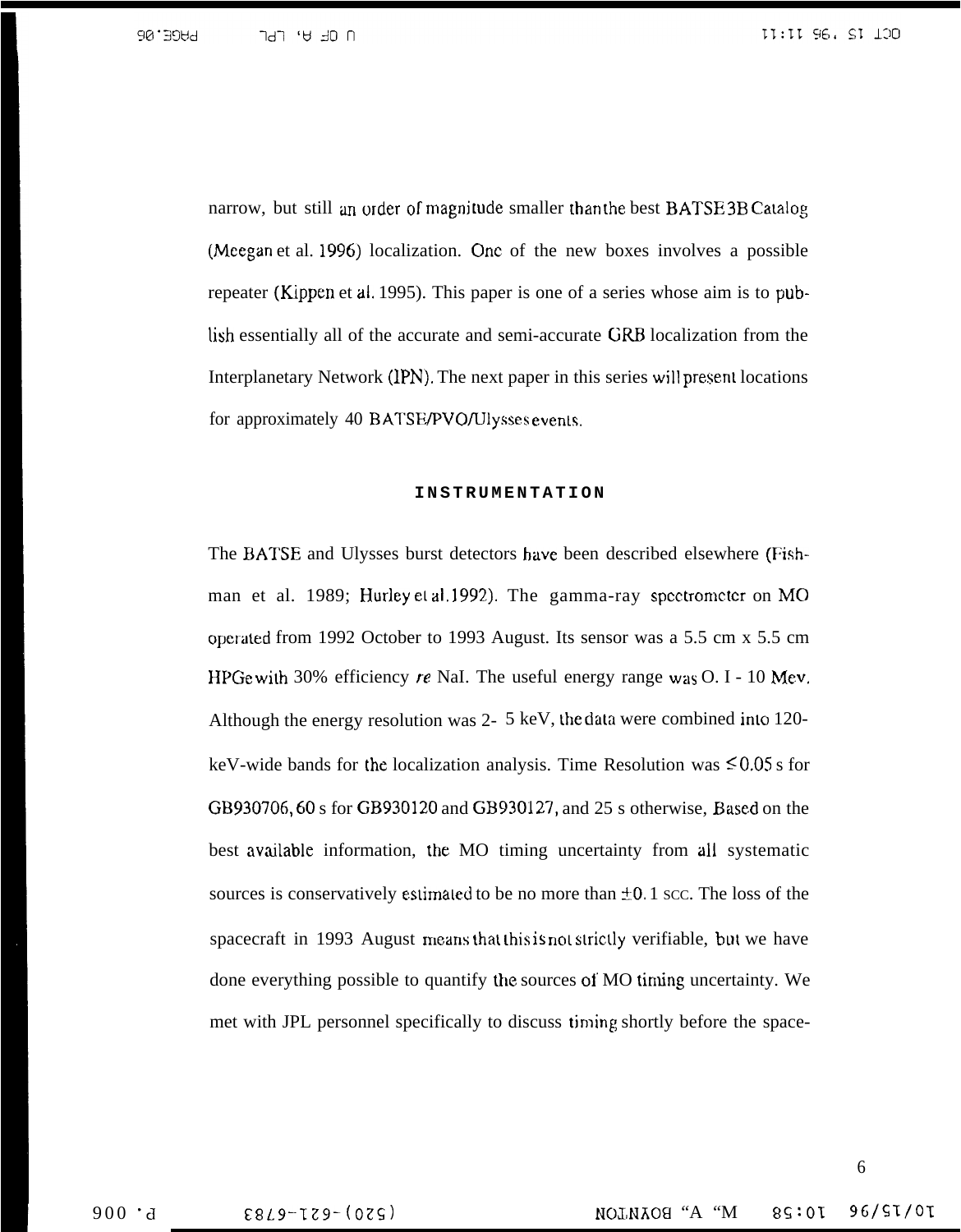TQ.30A9 ח סב שי דבר 21:11 96, 27 100

craft was lost. During that meeting a probable  $\pm 0.07$  s uncertainty in the time J.. required for the gamma-ray experiment to accept spacecraft clock words was identified, and this dominates the systematic error. Telephone conversations and cmail exchanges in 1994 did not reveal any additional uncertainties, and resulted in more highly refined spacecraft clock calibrations. Additional confidence in the  $\sim$  MO uncertainty estimate is derived from the fact that MO and Ulysses use much of the same standard ephemeris and timing software developed at JPL. The most ,(., cucial information--namely, the correlation between spacecraft clock words and Universal Time--is derived for both spat.ecraf[ using the same, well proven routines. Ulysses liming accuracy has been periodically verified to anaccuracy of a few ms with complete end-to-end system checks (Hurley and \$ommer 1994).

#### OBSERVATIONS

 $\mathcal{A}$  **i** Bctween 1992 October 4 and 1993 August 1, concurrent coverage by CGRO, MO, and Ulysses, was obtained for 78 GRBs, Although most of these were below the MO and Ulysses thresholds, 10 or 11 were positively detected by all three spacecraft. Table 1 identifies the simultaneously observed GRBs as reported in our previous puper. In some cases, the MO mdlor Ulysses responses are only at the 3- to 4-sigma level, but wc have carried out tests--such as comparing time histories and intensity ratios between the three spacecraft--that generally give us high contldence in their reality. Two instances of possible doubt are

7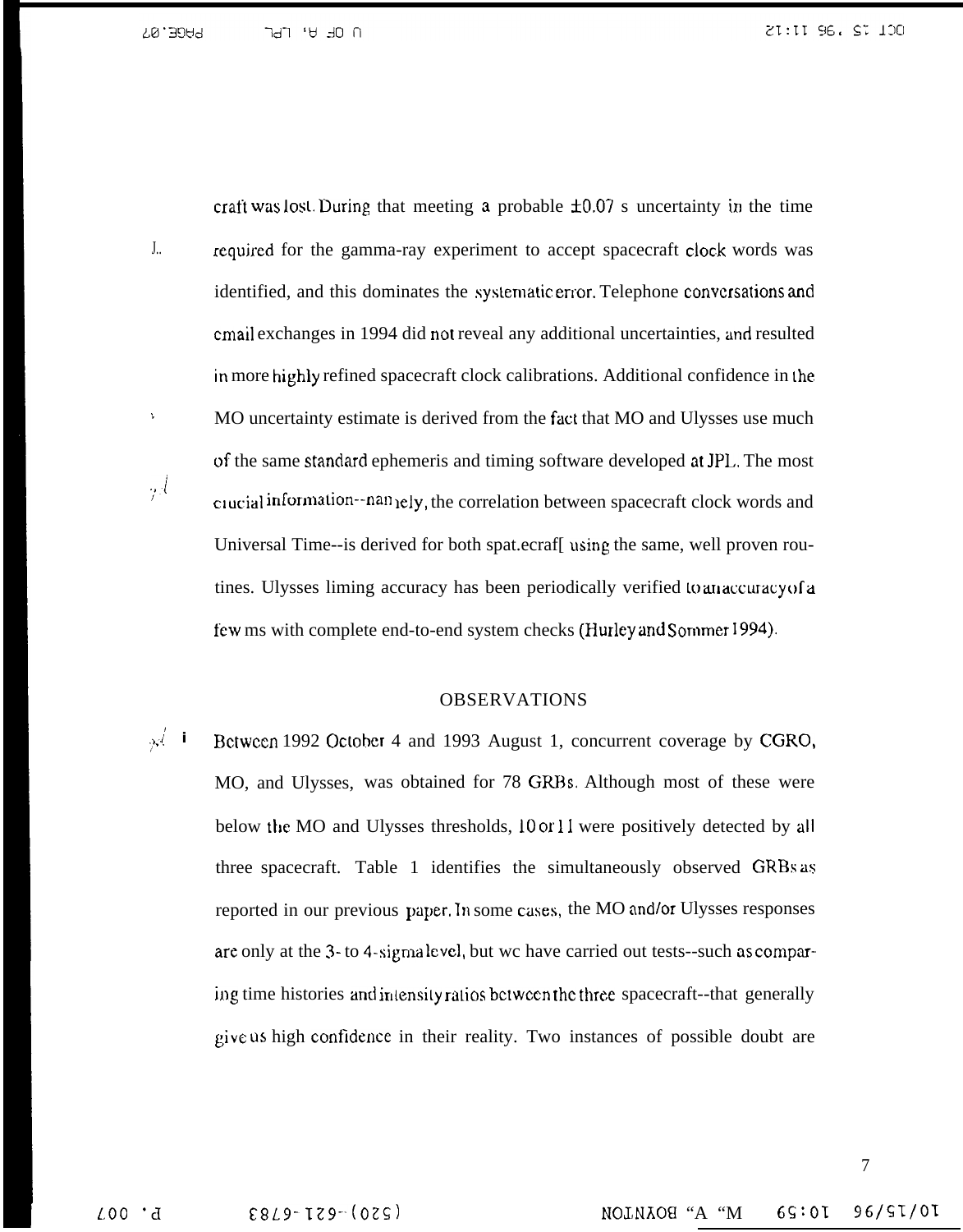21:II 96, SI 100

BATSE #2149 (GB930127) and #2475 (GB930731B). Analysis of #2149 revealed no inconsistencies, but the low accuracy of the 3-spacecraft localization (the MO time resolution was only 60 s) and the weak MO response cause us to remove the event from subsequent quantitative analysis. The MO response near the expected arrival time of  $\#2475$  is also questionable. It has the characteristics of a CiRB, but its magnitude is inconsistent with the BATSE count fate data. Also, the arrival time at MC) is more than a minute different from the prediction based on the intersection of' the BATSE error box and the BATSEAJlysses IPN annulus. Scrutiny of all the data for this event (carried out largely after our previous paper was written) yielded nothing that could explain the inconsistencies in terms of a single event, so wc can only assume that the apparent MO response was to something other than #Z475 (We also were able to rule out the radical hypothesis that a single burst took place somewhere in the Solar System). Therefore, we remove #2475 from further consideration. Spacecraft coordinates and timing information for the remaining 9 events are listed in 'l'able 2. Coordinates are 12000, and the distances are in km from the Geocenter. We also show our best determinations of the arrival times at MO and Ulysses relative to the BATSE times, which are shown as zeros. Listed uncertainties are approximately 3-sigma (usually rounded opwards to the next whole second) and include all known statisticul and systematic sources of error. The statistical errors were calculated using a chi-square method similar to that dexribcd by Hurley (1994).

 $\cdot$ ,  $\cdot$ 

800 "c? 68/9-179-(075) ROJNAOB "A " M 69:01 96/91/01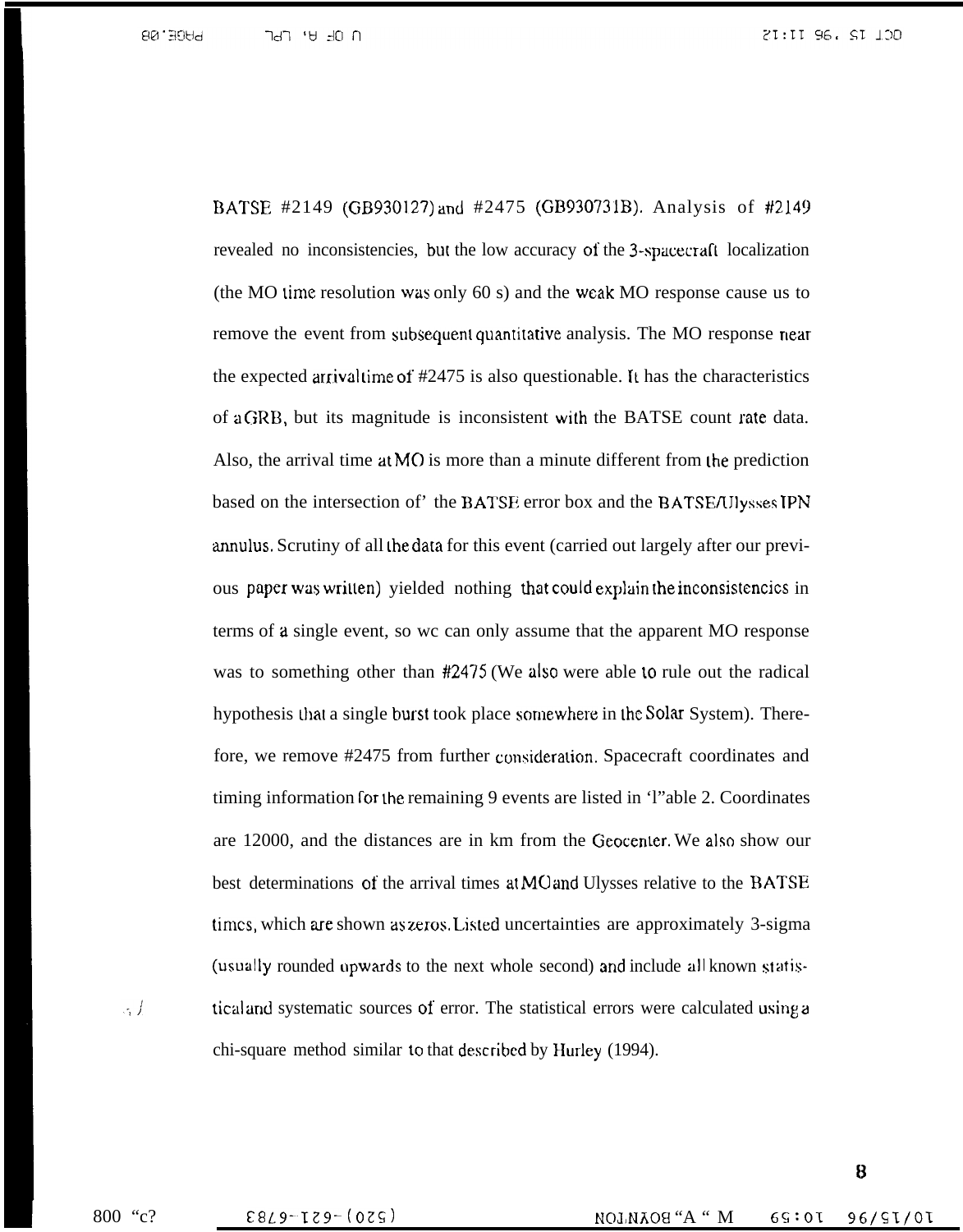b

# RESULTS

Table 3 lists quantitative information on the localizations. All of the arrival-time calculations were carried out independently at the University of Arizona, UC Berkeley, and GSFC. For each event We first tabulate, in order, coordinates and radii of the IPN annuli for the CGRO/MO, CGRO/Ulysses, and MO/Ulysses spacecraft pairs. The annulus entries are not corrected for aberration, but the accurate intersections mentioned later have been corrected. In the last column we give the most probable (aberration-corrected in the case of GB930706) event Jocalicm, which involves a weighted combination of the IPN, BATSE, and Comptel error boxes. For GB930706 (BATSE  $#2431$ ) it is simply the center of the IPN box, and for GB930801 (#2477) it incorporates the CGRO occultation data. Cornptel localions (Kippcn 1995; Kippen et ai. 1995) are taken into account for Ci13930612 (#2387) and GB930704 (#2428). Additional information for selected bursts is supplied in the sections below.

# a) GB930704 (BATSE #2428)

This burst, together with one on 1994 March 1 (BATSE  $# 2855$ ), has been discussed by the Comptel team in the context of repetitions from a single source (Kippen et al. 1995). This region of the sky was subsequently targeted by , and the ROSAT (Greiner et al. 1996), The published papers, which present early analyses of IPN data, mention that those data are compatible with the assumption of a sin-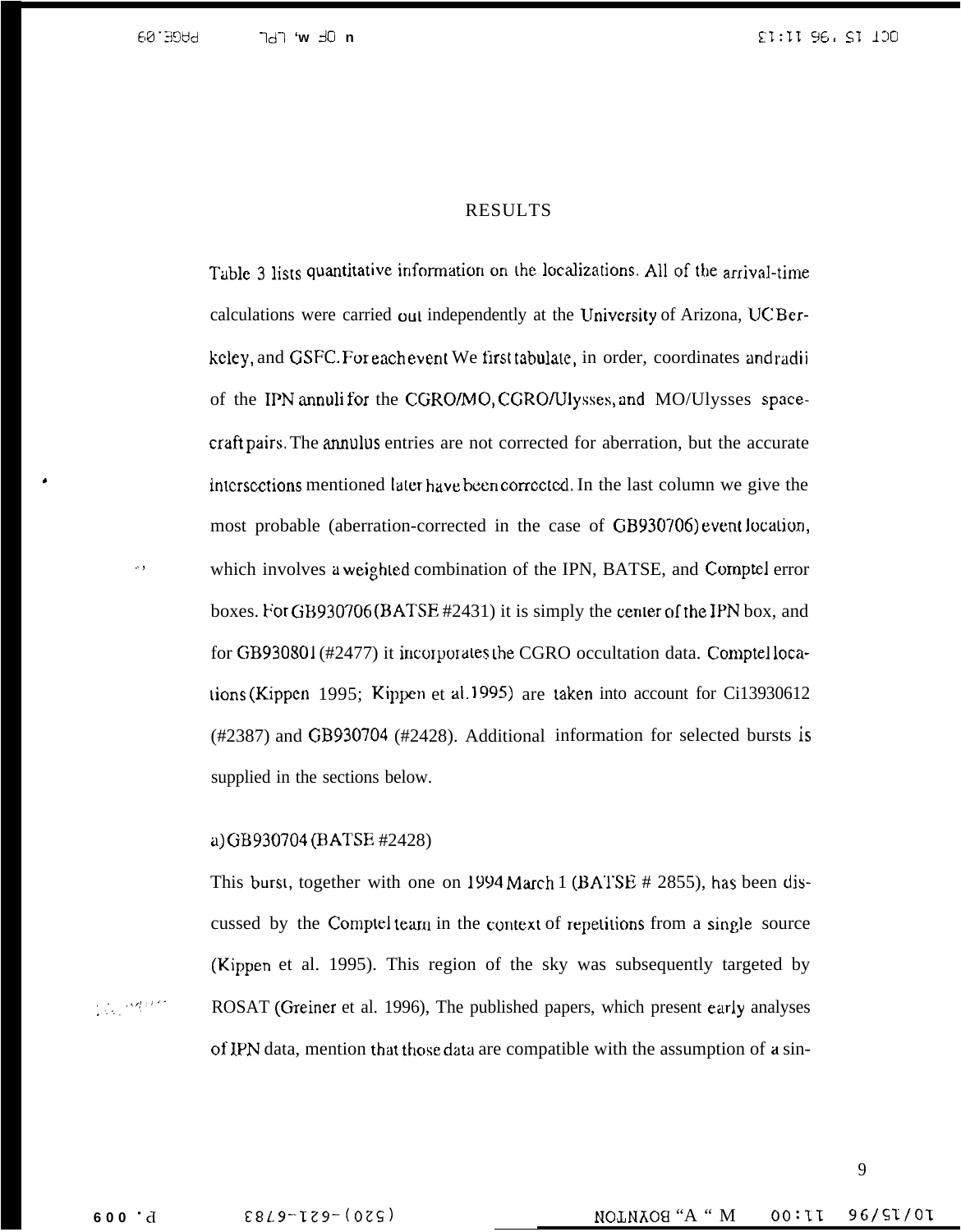gle source, Our refined localization remains compatible, but just barely. The center of our 3-sigma error box for GB930704 lies within the 1-sigma Comptel contour for that event and just outside the corresponding BATSE contour. On the other hand, only the extreme tip of the IPN box intersects the Comptel 2-sigma contour for GB940301 (Figure 1). Given the relative sizes of the various error boxes and the fact that the Comptel boxes overlap, the chance probability for this level of agreement between the IPN GB930704 box and the Comptel GB940301 box is approximately 20%, which is considerably higher than the probability that the IPN box and the GB940301Comptel boxes were produced by repetitions of a single source,

#### b) GB940706 (BATSE #2431)

The region around this error box was observed at KPNO 8.07 days after [he gamma-ray mission (Barthelmy, Palmer, and Schaefer 1994) and by the VLA a day later (Palmer et al. 1995). The refined error box is defined by annulus intersections at  $(ra, dec)_{12000} = (281.2524, -20.1137), (281.2359, -20.0678),$  $(281.2214,$  $-20.0669$ ,  $(281.2669, -20, 1146)$ ,  $(281.2674, -20.1259)$ , and (281, 2209, -20.0557). It is shown superimposed on the VLA data in Pig. 2. As is typical for GRBs, the box contains nothing that could be construed as a counterpart. Specifically, there is no radio source brighter than - 1 mJy (20 cm), nor is there a variable optical source (as determined by comparison with Palomar

 $\zeta$  .<br>  $\gtrsim$ 

 $\gamma^{\,\,j}$ 

 $f$  |

 $(0.80) - 0.51 - 0.83$ 

NOLNAOH "A " M IO:II 96/9I/0I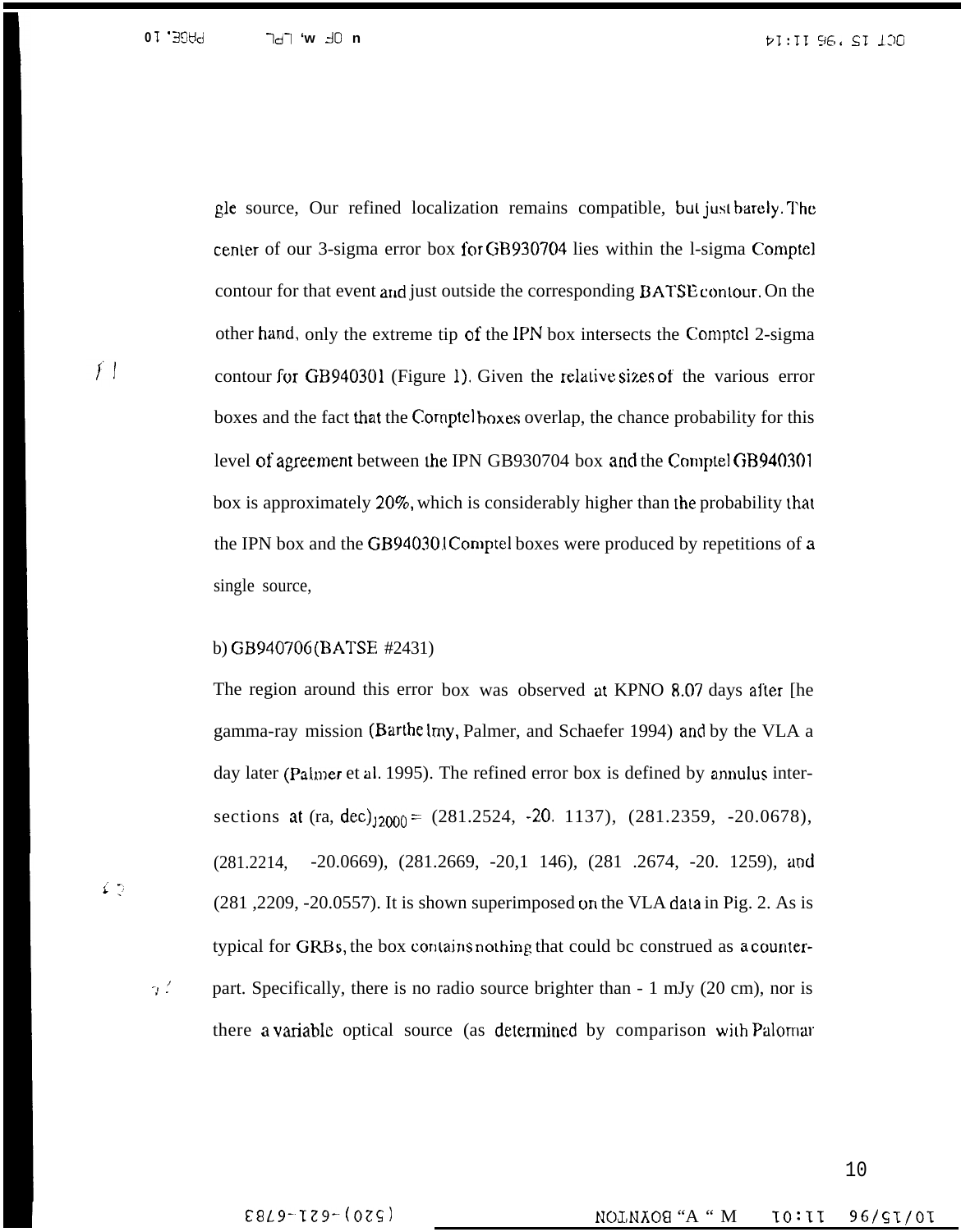prints) brighter than magnitude 18.5. Nevertheless, lhis error box is useful for all of the types of studies mentioned in our introduction. This burst was also observed by the Phebus experiment on the Russian GRANAT Spacecraft.

# C) GB930801 (BATSE #2477)

This event is distinguished by having been occulted by the Earth in mid-burst. Because the location of the CGRO horizon is known to an accuracy of 0,5 degrees at all times (McCullough, Meegan, and Pendleton 1996), this information restricts the burst position to an  $\sim$  l degree wide annulus which can be combined with the arrival-time annuli. For GB930801, the combination of annuli results in  $a_1$  sq. deg. error box (Fig. 3) with corners at  $(ra, dec)_{12000} = (292.597, 46.477)$ , (293.473, 46.264), (294615, 47.34 1), (294.772, 47.570), and (293.9434, 47.768). We believe that it is possible to achieve significantly higher accuracy with a more elaborate occultation analysis, and we have estimated that a few  $(5-1 \text{ O})$  additional BATSE events should have been similarly occulted. More work along these lines is indicated.

#### **SUMMARY**

Using data from CGRO, Mars Observer, and Ulysses, we computed nine GRB error boxes whose largest dimensions range from a few arcminutes to the diameters of the 13 ATSE-only boxes and whose smaller dimensions arc in the

;<br>[ ]  $\frac{1}{2}$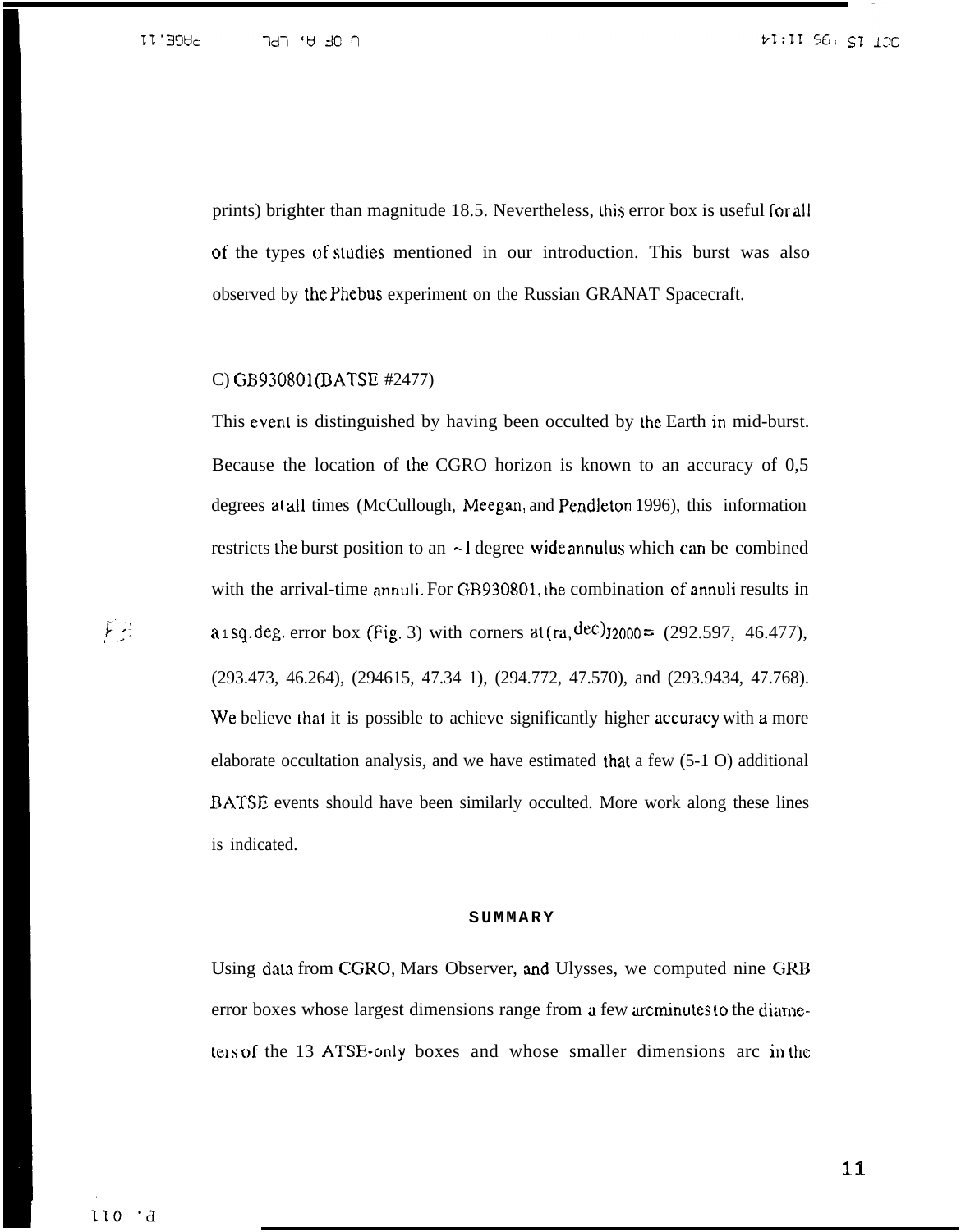arcminulc range. AJ1 the boxes arc at least an order of magnitude more accurate than the 3B Catalog localization. Three events arc of particular interest: GB930704 (BATSE #2428) has been described as a possible repeater. The arrival-lime information is consistent with that hypothesis, but is perhaps more consistent with the random coincidence hypothesis. 'T'he GB930706 (#2431) box, at  $-1 \times 4$  arcmin, is the first really small one to be obtained since PVO entered the Venusian atmosphere in 1992 October. Sensitive radio and optical obscrvations of this location were made within about a week of the burst, but no countcrpart candidates were identified. This error box should continue to be studied. GB930801 (#2477) is the first GRB whose localization was improved by taking into account BATSE Earth occultation.

#### **ACKNOWLEDGMENTS**

The IJ of A work was supported by MO Participating Scientist and CGRO Guest Investigator grants. KH is grateful for support under JPL Contract 958056 and NASA CGRO grant NAGS-1560. The Compton Observatory Science Support Center data archive was a significant source of CGRO chits.

96/ST/0T **BOXMION**  $\cdot_{\Lambda}$ ۰M 71:0S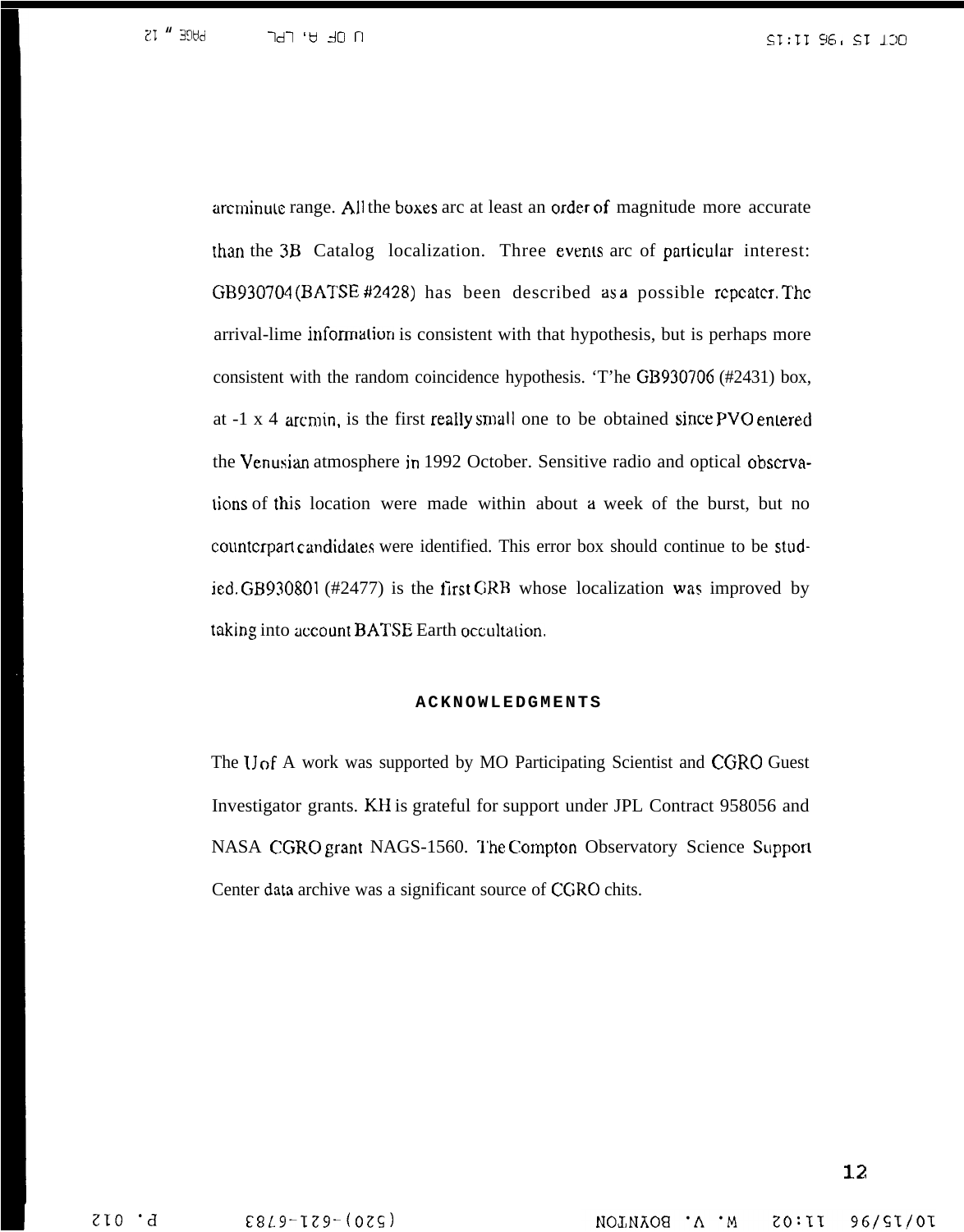| Date       | Time e CGRO | BATSE # | <b>BATSE Fluence</b><br>$>100$ keV |  |  |
|------------|-------------|---------|------------------------------------|--|--|
| 93/ $1/20$ | 23:31:40    | 2138    | $3.1E-05$                          |  |  |
| 93/ 1/27   | 16:14:26    | 2149    | $7.1E-06$                          |  |  |
| 93/ 6/12   | 00:44:18    | 2387    | $1.7E-05$                          |  |  |
| 93/ 6/12   | 08:53:58    | 2389    | $1.8E-05$                          |  |  |
| 93/714     | 16:49:06    | 2428    | $1.2E-05$                          |  |  |
| 93/7/6     | 05:13:31    | 2431    | $1.5E-05$                          |  |  |
| 93/7/20    | 14:35:10    | 2450    | $2.1E-05$                          |  |  |
| 93/ 7/24   | 16:46:27    | 2461    |                                    |  |  |
| 93/ 7/31   | 03:16:31    | 2475    | $\bullet$                          |  |  |
| 93/ 7/31   | 06:23:57    | 2476    | $4.3E - 06$                        |  |  |
| 93/8/1     | 02:12:14    | 2477    | **                                 |  |  |

|  |  |  | Table 1: Bursts Observed by CGRO, MO, and Ulysses |  |  |  |  |  |
|--|--|--|---------------------------------------------------|--|--|--|--|--|
|--|--|--|---------------------------------------------------|--|--|--|--|--|

**\*Couldnotbe determined becauseofdata gaps.**

**\*\*Ljstedint]lc 3B Cata]ogas lo(&()\$but notcorrec[ed for Eart}loCCU]blt;Un.**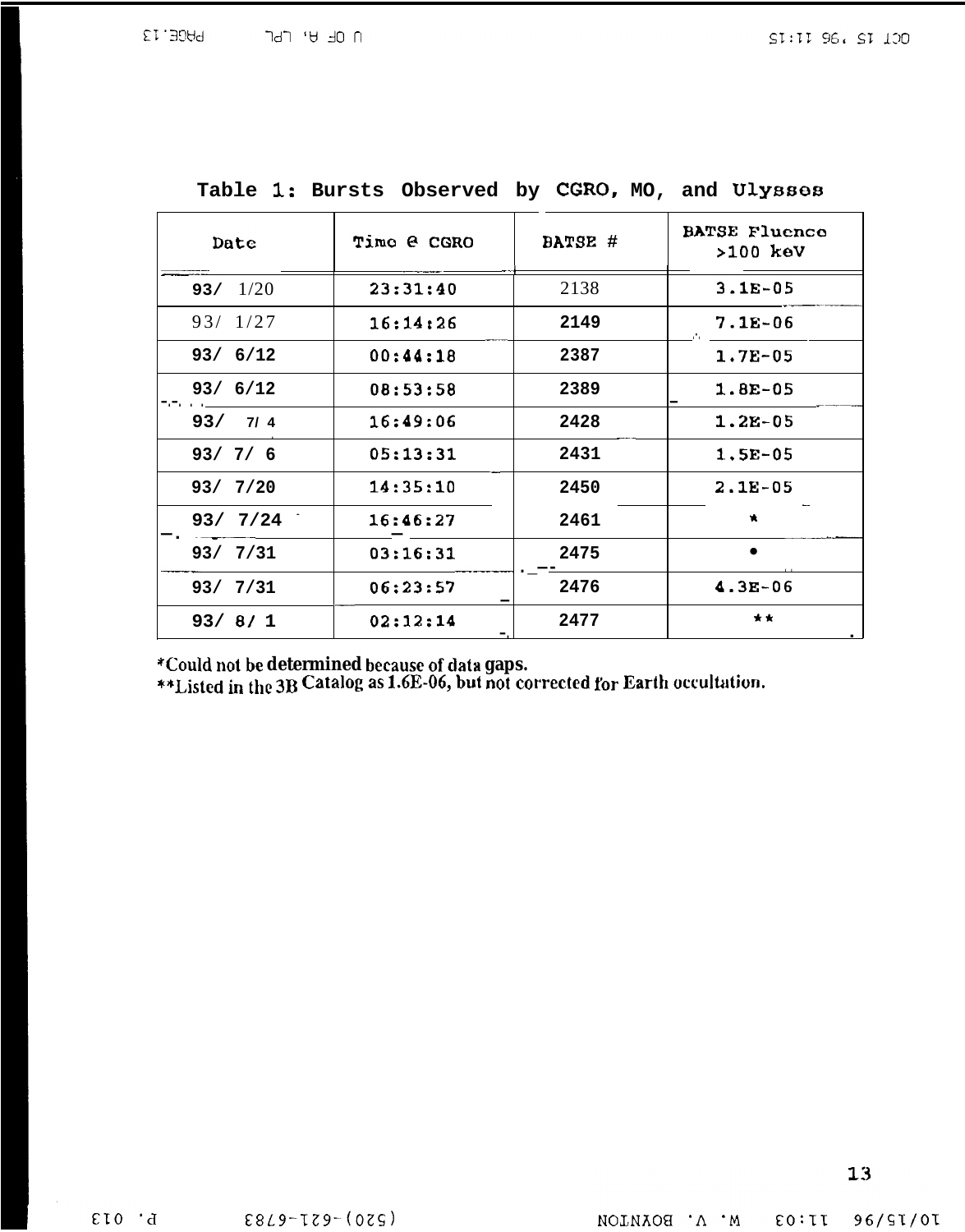| Burst # | Spacecraft      | R.A.<br>(J2000)    | Dec.<br>(J2000)     | Distance<br>(km) | Relative<br>Time    |
|---------|-----------------|--------------------|---------------------|------------------|---------------------|
| 2138    | $CGRO$ $N=-M$   | <b>V3331305-0</b>  | $\frac{1}{20.9660}$ | 6743             | 0.00                |
|         | <b>MO</b>       | 77.9652            | 18.8502             | 58608500         | $158 \pm 10$        |
|         | Ulysses         | 163.4785           | $-14.0159$          | 652139538        | 577.86 $\pm$ .75    |
| 2387    | <b>CGRO</b>     | 314.6540           | $-10.2290$          | 6720             | 0.0                 |
|         | M <sub>O</sub>  | 147.6138           | 13.0130             | 267301600        | $-36 \pm 12$        |
|         | Ulysses         | 143.9749           | $-11.1039$          | 728594970        | $-1068 \pm 2$       |
| 2389    | <b>CGRO</b>     | 83.7730            | 26.6640             | 6719             | 0.0                 |
|         | <b>NO</b>       | 147.8032           | 12.9504             | '267780700       | $828 \pm 10$        |
|         | Ulysses         | 144.0013           | $-11.1882$          | 729219330        | $2188.0 \pm 1.5$    |
| 2428    | <b>CGRO</b>     | 290.2400           | 24.8500             | 6718             | 0.0                 |
|         | MO              | 159.8258           |                     | 8.6361 296283100 | $-344.7 \pm 12$     |
|         | Ulysses         | 146.14651 -11.8228 |                     | )761445389       | $3 - 311.$ 3<br>± 5 |
| 2431    | <b>CGRO</b>     | 245.8450           | 28.4100             | 6718             | 0.00                |
|         | MO              | 160.6462           | 8.3202              | 298073517        | $519.81 \pm .3$     |
|         | Ulysses         | 146.3294           | $-11.8936$          | 763275831        | $1471.94 \pm .2$    |
| 2450    | <b>CGRO</b>     | 110.9870           | 24.6550             | 6721             | 0.0                 |
|         | <b>MO</b>       | 168.3894           | 5.2355              | 313852600        | $780.5 \pm 13$      |
|         | Ulysses         | 148.2143           | $-12.7222$          | 777512551        | $1612.5 \pm 1.0$    |
| 2461    | <b>CGRO</b>     | 280.1380           | $-27.8700$          | 6715             | 0.0                 |
|         | MO <sub>1</sub> | 170.5964           | 4.3283              | 317946000        | $452 \pm 10$        |
|         | Ulysses         | 148.7969           | $-13.0107$          | 780521557        | $-61.0 \pm 1.0$     |
| 2476    | <b>CGRO</b>     | 91.1890            | 25.9700             | 6714             | $0.0$               |
|         | MO              | 174.1512           | 2.8491              | 324135330        | $-277 \pm 13$       |
|         | Ulysses         | 149.7717           | $-13.5246$          | 784361546        | $-971.0 + 2$        |
| 2477    | <b>CGRO</b>     | 92.8750            | 24.2650             | 6714             | $0.0$               |
|         | MO.             | 174.6030           | 2.6600              | 324886700        | $310 * 20$          |
|         | Ulysses         | 149.9022           | $-13.5962$          | 784770313        | $1850 \pm 10$       |

Table 2: Spacecraft Coordinates and Times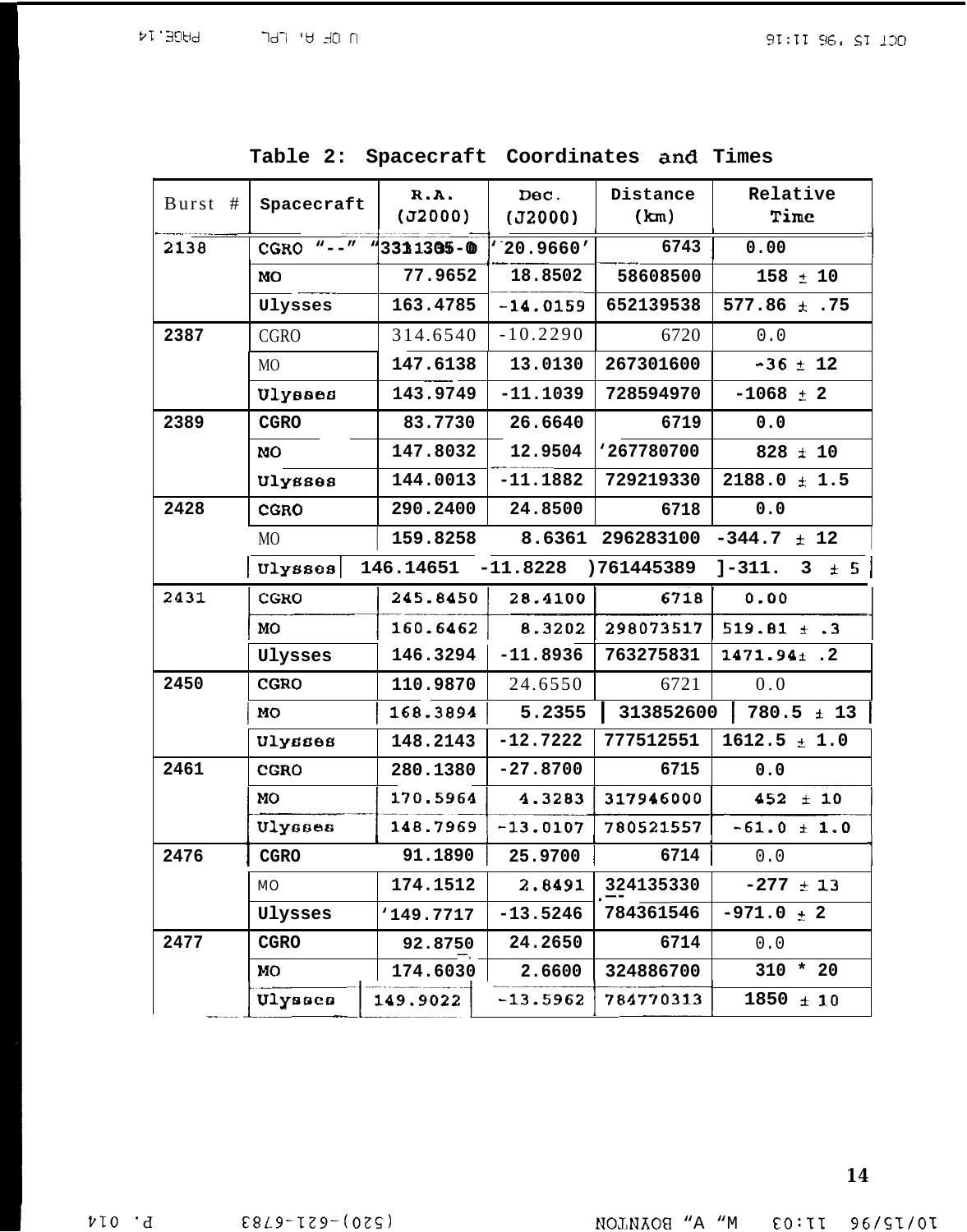| <b>BATSE</b>        |                        | Location                               |                   |              |
|---------------------|------------------------|----------------------------------------|-------------------|--------------|
| TRIG . #            |                        | (ra, dec) center                       | Radius            | (ra, doc)    |
| 2138                | (257.9714,             | $-18.8474)$                            | 36.28<br>± 4.96   | (266, 16)    |
|                     | (343.4783, 14.0159)    |                                        | $74.595 \pm .020$ |              |
|                     | (348.5073, 15.6633)    |                                        | $78.896 \pm .321$ |              |
| 2387                | (147.6135,             | 13.0129)                               | $87.686 \pm .772$ | $(105, -70)$ |
|                     | (143.9743,             | $-11.1837)$                            | $63.932 \pm .052$ |              |
|                     | $(141.8929, -23.8803)$ |                                        | $51.567 \pm .617$ |              |
| 2389                | $(327.8044, -12.9499)$ |                                        | $21.97 \pm 1.72$  | $(347,-1)$   |
|                     | (324.0017, 11.1885)    |                                        | $25.905 \pm .081$ |              |
|                     | (321.8232, 23.8732)    |                                        | $35.020 \pm .721$ |              |
| 2428                | (159.8249, 8.6354)     |                                        | 459.608 ± .765    | (98, 62)     |
|                     |                        | $(146.1462, -11, 8229)$ <sup>---</sup> | $82.960 \pm .114$ |              |
|                     | (317. s949, 23.2864)   |                                        | $88.869 \pm .508$ |              |
| 2431                | $(340.6451, -8.3196)$  |                                        | $S8.479 \pm .020$ | (281.244,    |
|                     | (326.3289, 11.8938)    |                                        | $54.681 \pm .006$ | $-20.091)$   |
|                     | (317.3416, 23.2362)    |                                        | $55.018 \pm .012$ |              |
| 2450                | $(348.3903, -5.2351)$  |                                        | $41.78 \pm 1.07$  | (22, 23)     |
|                     | (328.2146, 12.7225)    |                                        | $51.556 \pm .028$ |              |
|                     | $(31S.1645, 22.7175-)$ |                                        | $61.186 \pm .568$ |              |
| 2461                | $(350.5954, -4.3288)$  |                                        | $64.773 \pm .597$ | $(46, -48)$  |
|                     | (148.7966,             | $-13.0104)$                            | $88.657 \pm .022$ |              |
|                     | $(134.6212, -22.5591)$ |                                        | $72.817 \pm .414$ |              |
| 2476                | (174.1523, 2.8486)     |                                        | $75.154 \pm .713$ | (1.01, 37)   |
|                     | (149.7721,             | $-13.5249)$                            | $68.215 \pm .047$ |              |
|                     | (133.8275,             | $-22.3034)$                            | $66.609 \pm .534$ |              |
| $2477$ <sup>a</sup> | (354.6045,             | $-2.6591)$                             | 73.27<br>± 1.10   | (294, 47)    |
|                     | (329.9026,             | 13.5964)                               | $45.030 \pm .309$ |              |
|                     | (313.7393)             | 22.2743)                               | ± 1.70<br>28.88   |              |

|  | Table 3: Localization Data |  |
|--|----------------------------|--|
|  |                            |  |

a. The location is further restricted by occultation analysis to lie between Earth horizon annuli defined by (ra, dec,  $radian(272.597, -24.360, 73.12)$  and  $(273.708. -24.079,$  $74.12$ ).

15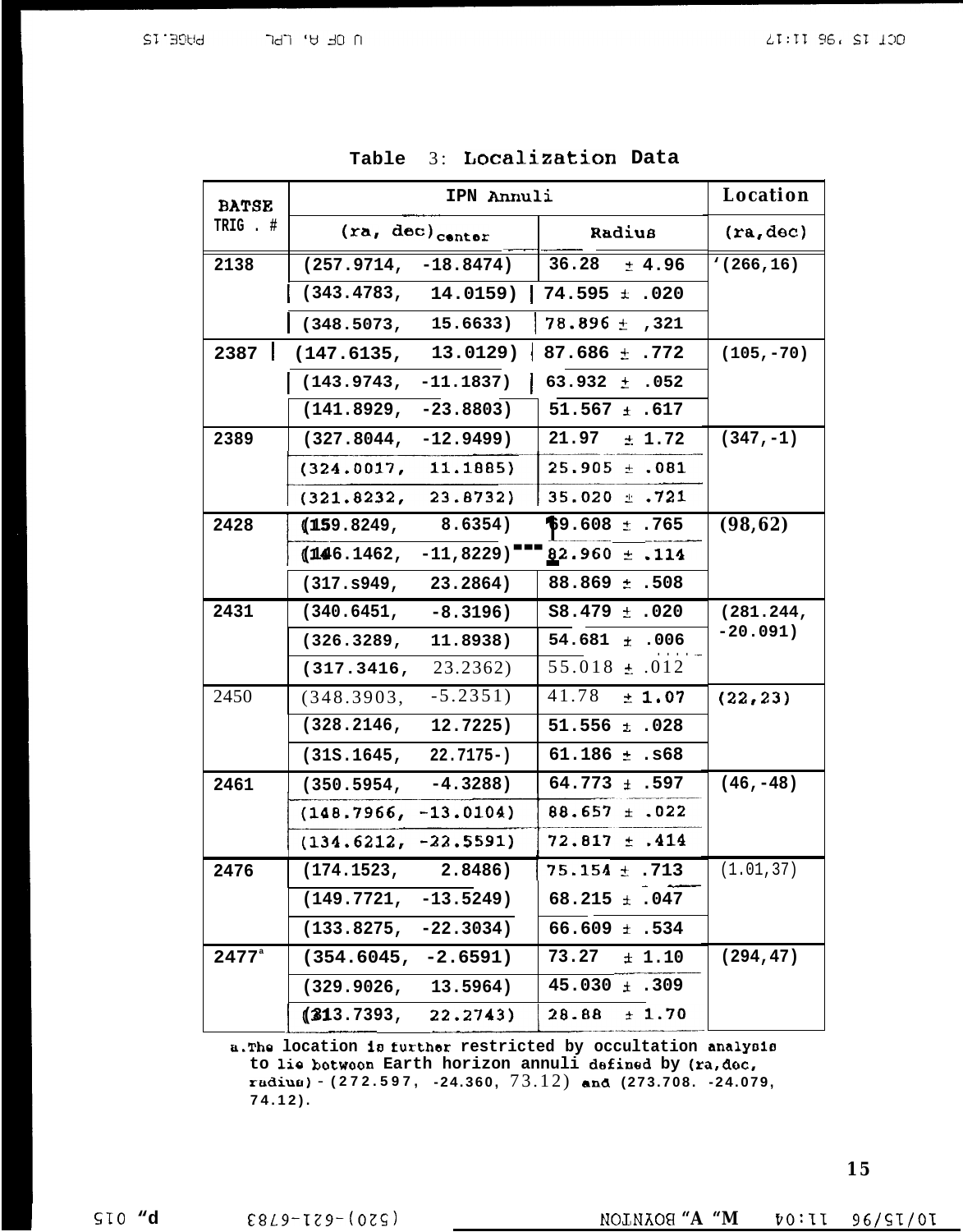#### **REFERENCES**

Barthelmy, S., Palmer, D., & Schaefer, B. 1994, in Gamma Ray Bursts, Second Workshop, Eds. G, Fishman, J. Brainerd, & K. Hurlcy, AIP Conf. Proc. 307, AIP Press, New York, 392.

Fishman, G., et al. 19S9, Proc. of the GRO Science Workshop, Goddard Space Flight Center, Ed. W, N. Johnson, **2,**

Greiner, J., Bade, N., Hurley, K., Kippen, R. M., & Laros, J. 1996, A&A, in press.

Hurley, K. 1994, in Gamma Ray Bursts, Second Workshop, Eds. G. Fishman, J. Brainerd, & K. Hurley, AIP Conf. Proc, 307, AIP (New York), 687,

Hurley, K., & Sommer, M., 1994, in Gamma Ray Bursts, Second Workshop, Fds. G. Fishman, J. Brainerd, & K. Hurley, AIP Cont. Proc. 307, AIP (New York), 682.

Hurley, K., Sommer, M., Atteia, J.-L., Boer, M., Clint, T., Cotin, F., Henoux, J.-C., Kane, S., Lowes, P., Niel, M., van Rooijen, 1., & Vedrenne, G. 1992, A&AS, **92(2), 401.**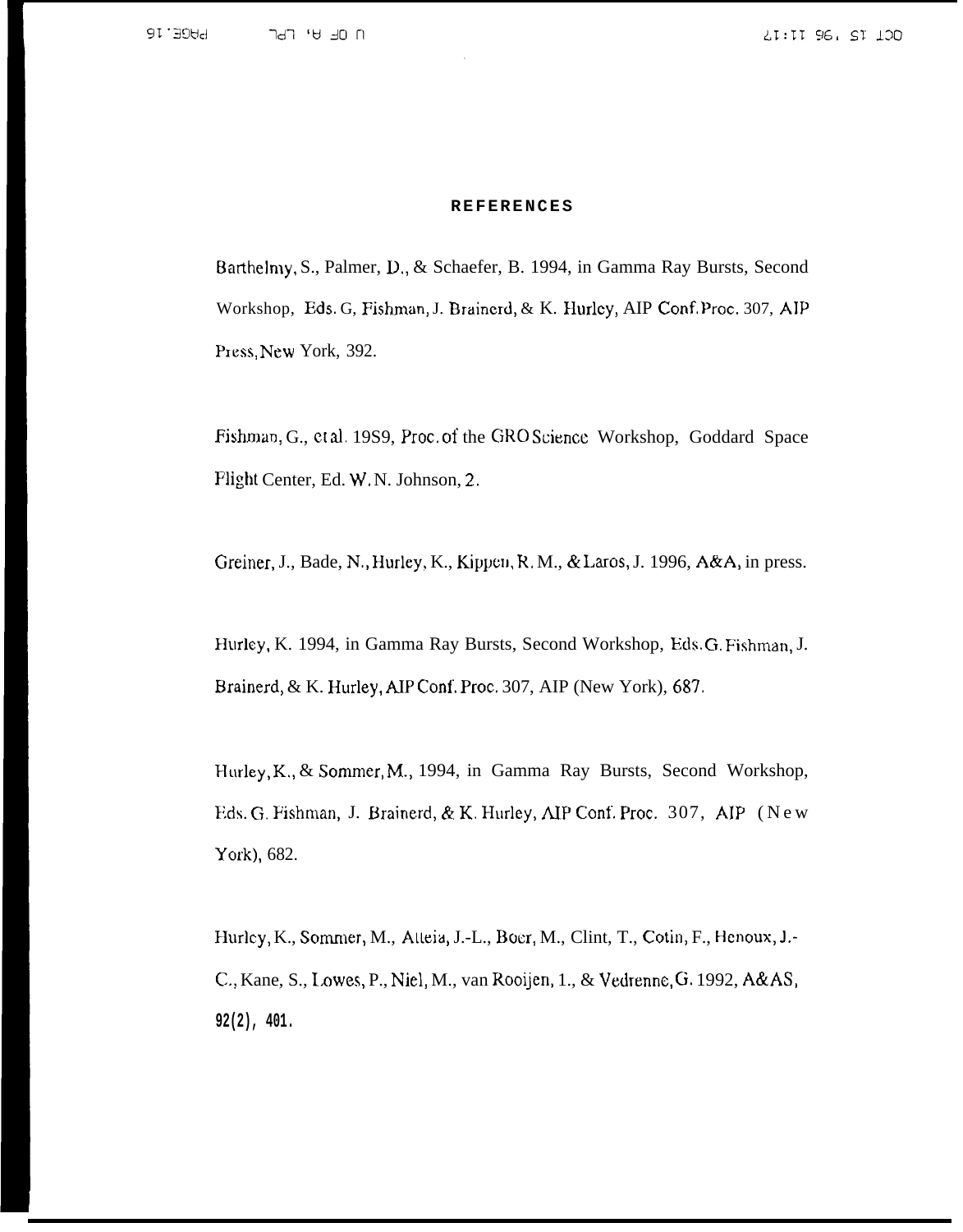Hurley, K., Li, P., Smette, A., Kouvcliotou, C., Fishman, G., Laros, J., Cline, T., Fenimorc, E., Klebesadel, R., Boer, M., Pederson, H., Niel, M., & Sornmer, M. 1996, ApJ. 464,342.

Laros, J et al. 1996, 1995 Huntsville GRB Conference, in press,

Larson, S. B., McLean, 1. S., & Becklin, E. E. 1996, 1995 Huntsville Conference, in press.

Kippen, M. 1995, "Locations & Spectra of Cosmic Gamma Ray Bursts", Ph.D. Thesis.

Kippen, M, et al. 1995, A & A, .293,1 .5.

McCullough, M. L., Meegan, C. A., & Pendleton, G. A. 1996, 1995 Huntsville Conference, in press.

Meegan, C.A., et al. 1996, ApJS, 106,65

Palmer, I). M., Cline, T. L., Laros, J., Hurley, K., Pishman, G. J., & Kouveliotou,

# $17$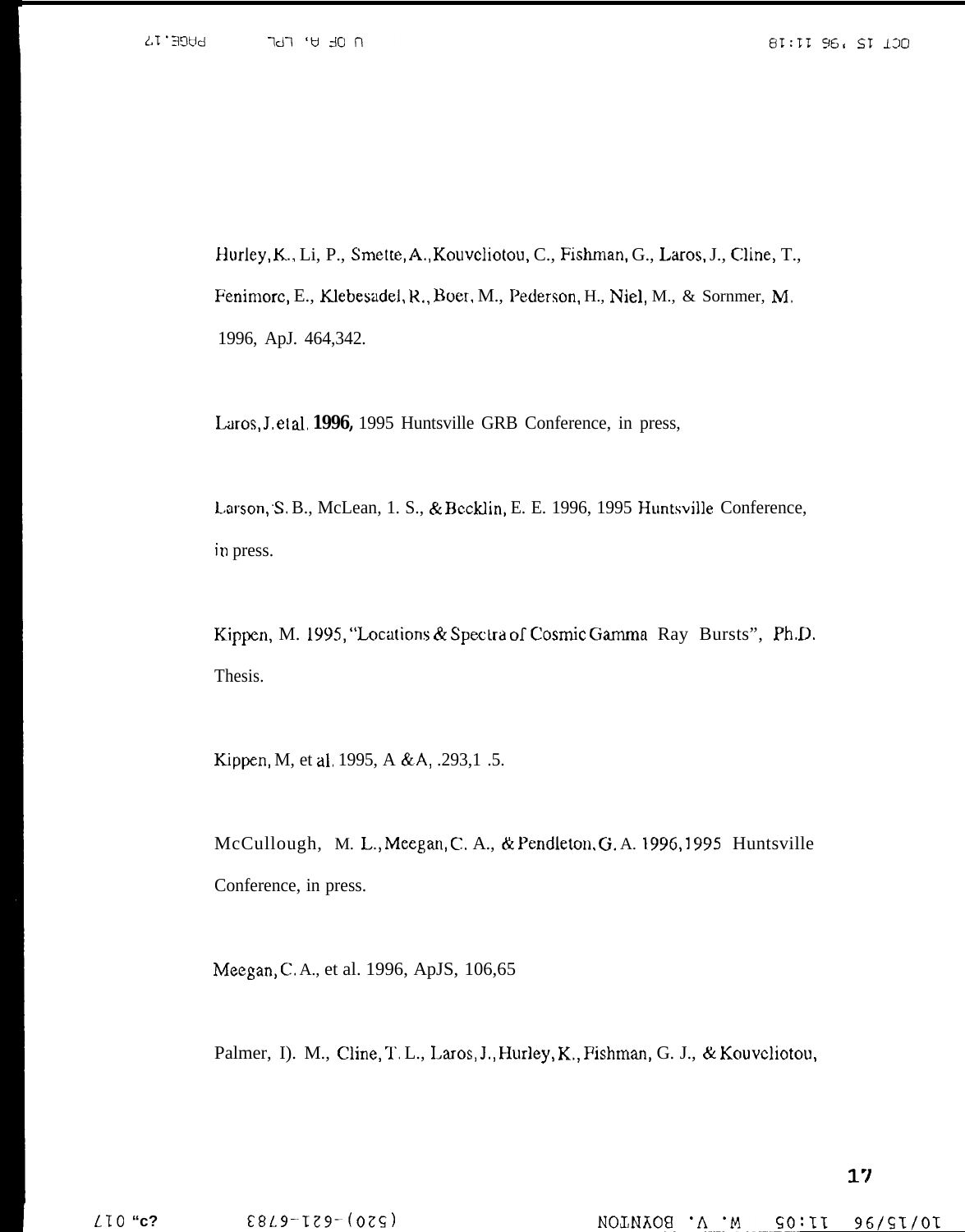C. 1995, ESTEC Conf. Proc.

Schaefer, B. E. 1994, in Gamma-Ray Bursts (Proceedings of the Gamma-Ray Burst Workshop -1993, Huntsville, AL), AlPConf. Proc. 307, 382.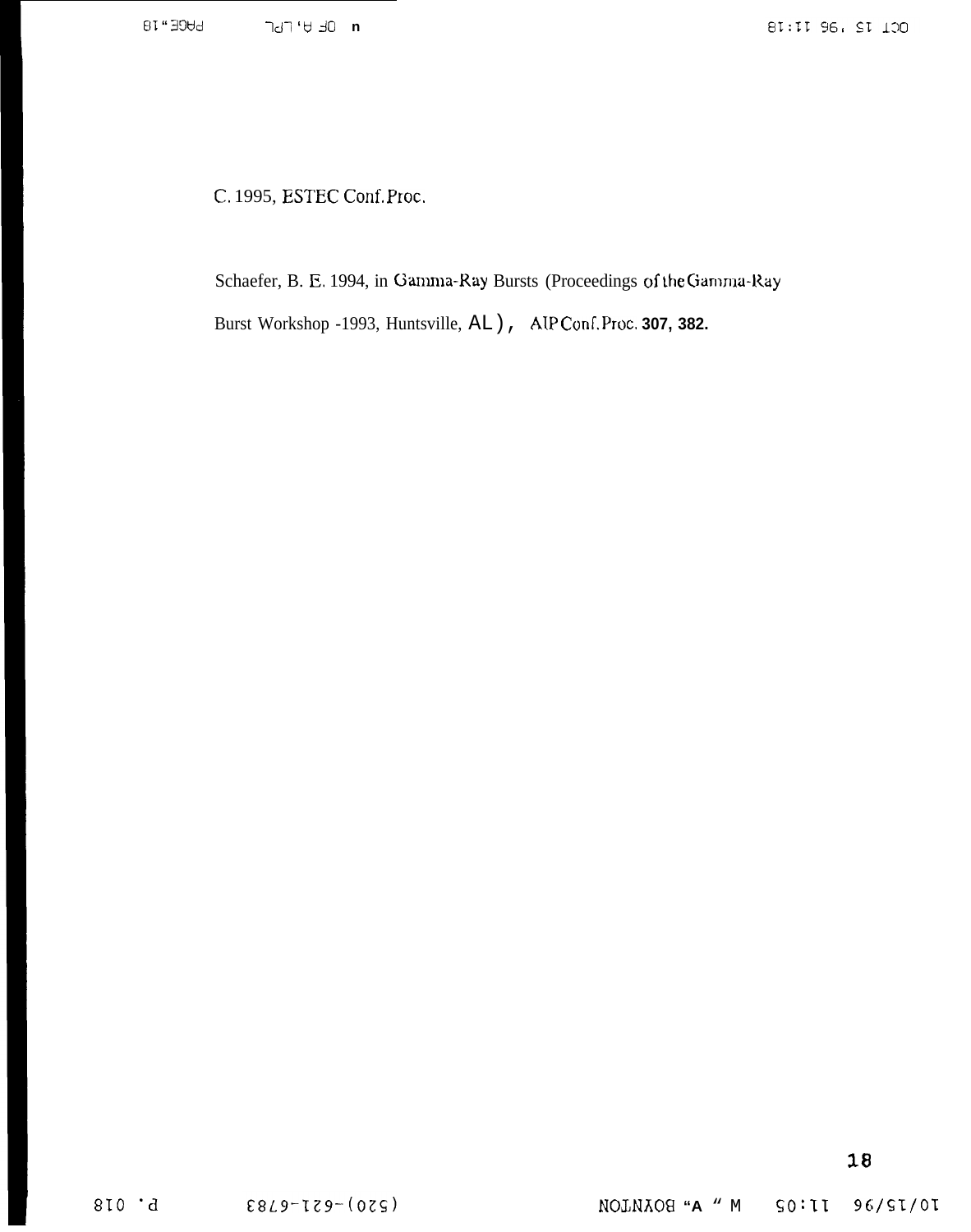#### **FIGURE LEGENDS**

 $Fig. 1$ (a) GB930704 and GB940301 Error boxes. The IPN crror box for GB930704 (heavy lines) just touches [he two-sigma contour of the Comptel GB940301 localization (northernmost medium-line contour). The Comptel and BATSE onc-sigma GB930704 boxes (medium-line contour and circle) arc also plotted.

Fig.  $2$ GB930706 error box superimposed on the VLA data. The lowest radio contour is 2 mJy, and the RMS noise level of [he image is 0.44 mJy (20) cm). The beam is a 34 x 18 arcsecond ellipsoid.

Fig. 3 (a) GB930801 Error boxes. The final error box (heavy lines) is the intersection of the horizon annulus (upper left to lower right) with the IPN annuli. The circle (medium line) is the BATSE one-sigma region.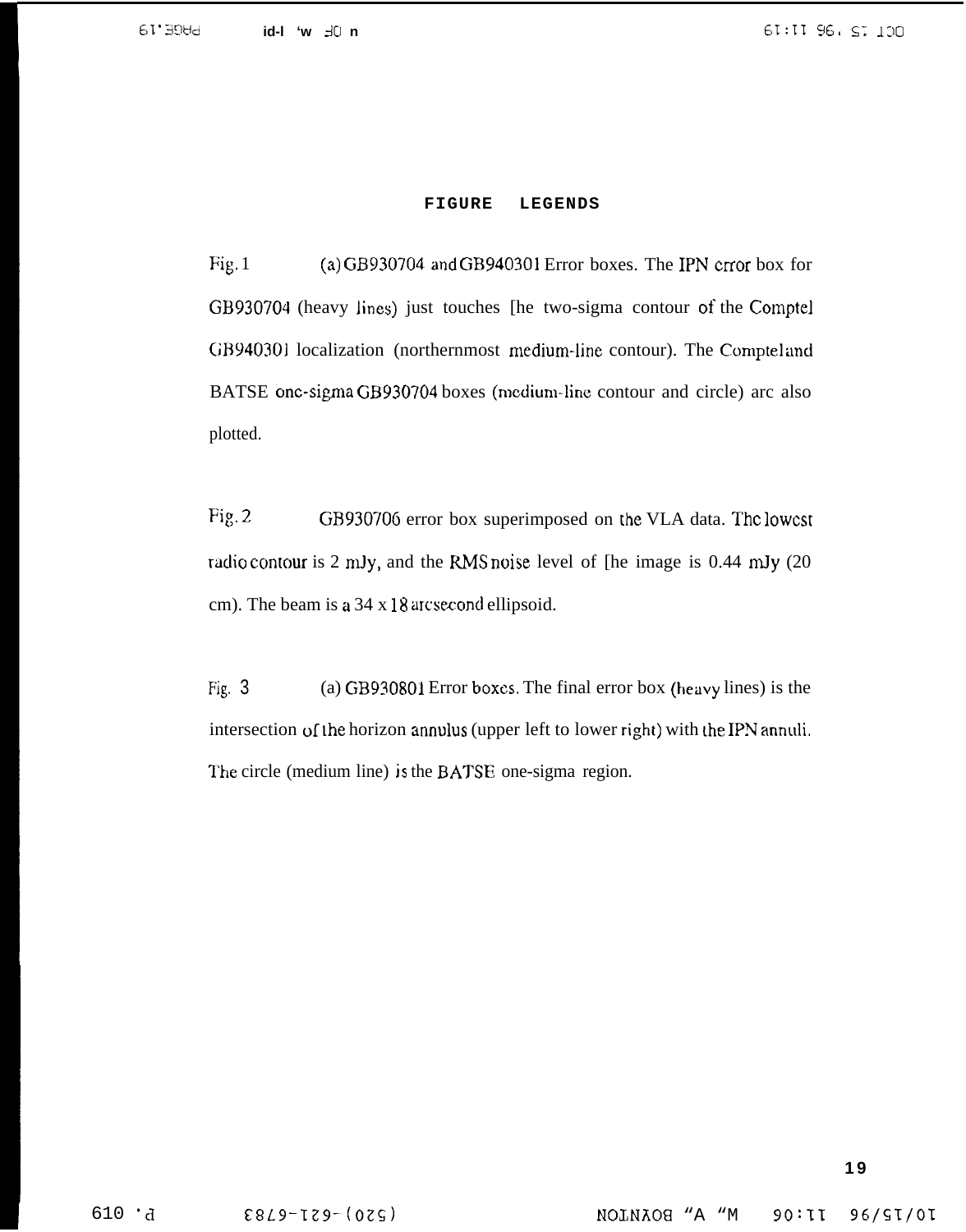

Declination

M. V. BOYNTON  $LO:TI$ 96/SI/0I

GB930704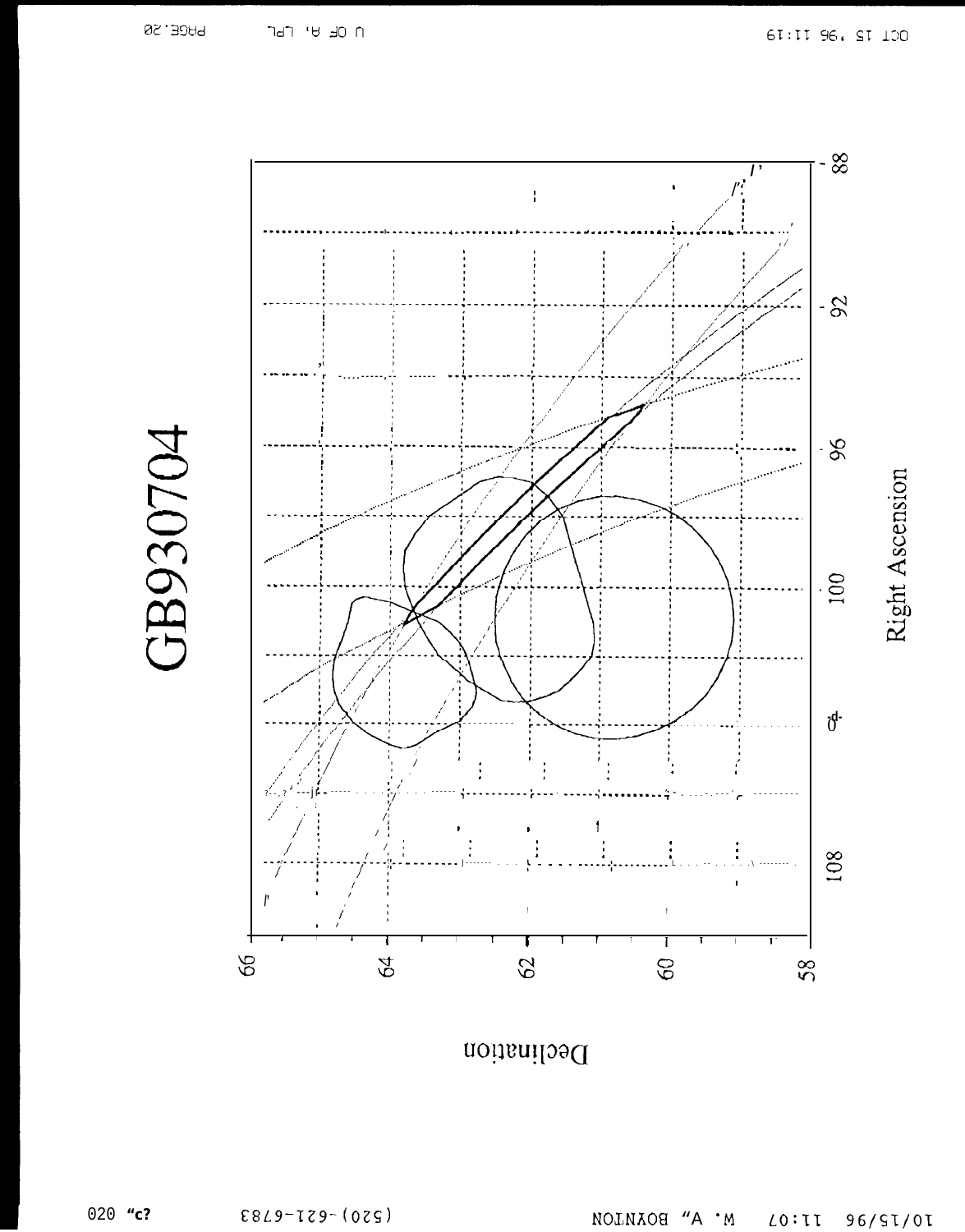